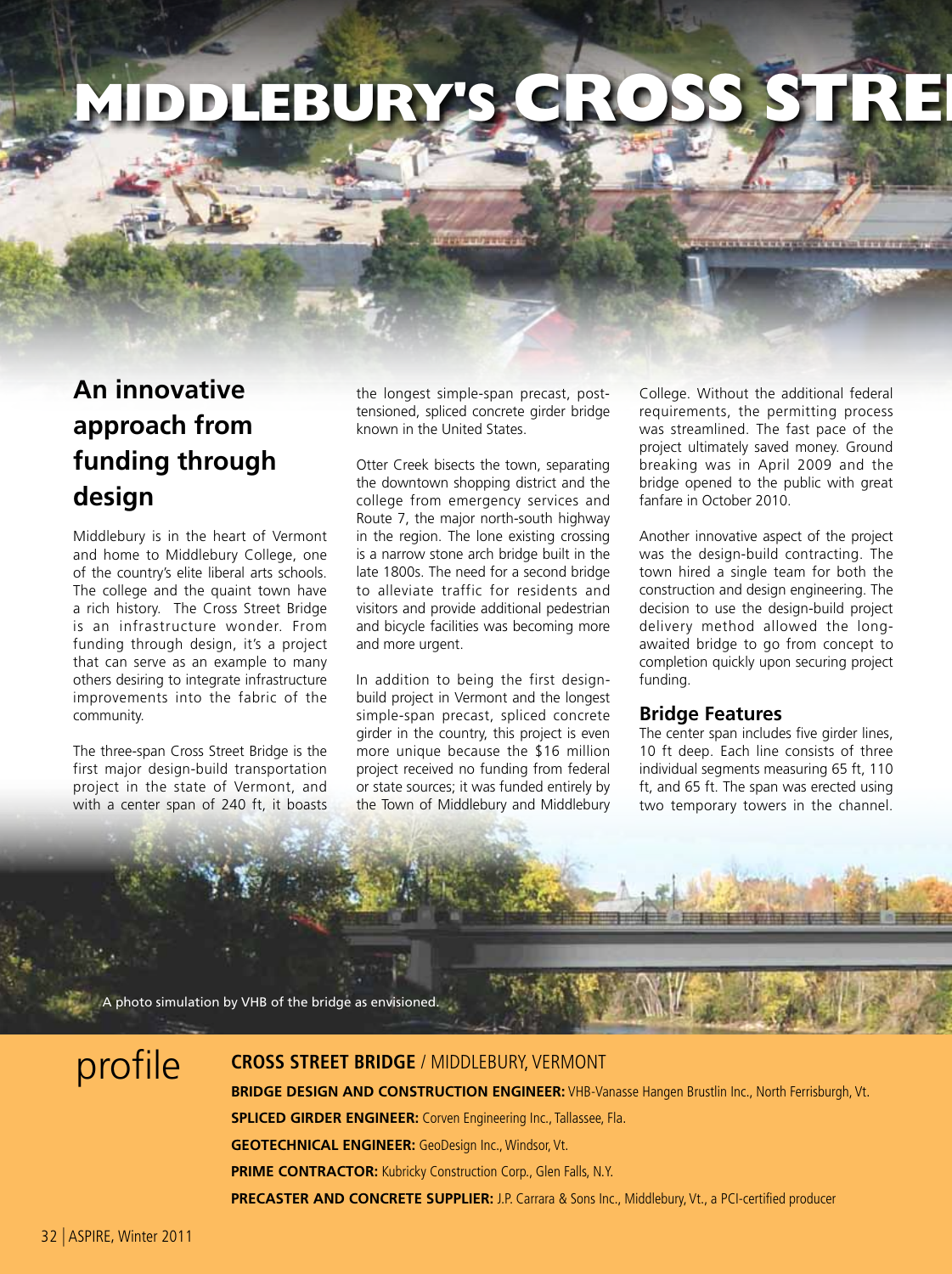

A view of Middlebury, Vt., and the new Cross Street Bridge under construction over Otter Creek. All photos: VHB-Vanasse Hangen Brustlin Inc.

The girders were shimmed to the proper elevation, the splices were cast, and the span was post-tensioned and grouted. The post-tensioning needed to span 240 ft required five tendons per girder with each tendon providing approximately 960 kips of jacking force. The precaster was required to produce a 10,000 psi self-consolidating concrete to meet the design demands. Through close coordination with regional admixture representatives and a thorough quality control program, a consistent concrete was produced that met or exceeded the design requirements. The girder segments were erected using a single Manitowoc crane with 160 ft of boom capable of maneuvering the 93-ton segments into place.

The new three-span, 480-ft-long bridge features a 240-ft-long main span that traverses Otter Creek, and is anchored by a pair of 120-ft-long precast, prestressed concrete adjacent box beam spans, crossing over a local road and a railroad. The box beams are 48 in. wide and 42 in. deep and used concrete with a design compressive strength of 8000 psi with 6000 psi required at transfer. The bridge's 44-ft 8-in.-wide superstructure accommodates two lanes of traffic and two sidewalks providing pedestrian access to the bustling downtown shopping district.

The Cross Street Bridge was designed to be low-maintenance. Prestressed concrete is naturally a very durable type of superstructure. In addition, a corrosion inhibitor was used in the precast concrete fabrication. Epoxy-coated reinforcement was used in the deck, along with a membrane and pavement wearing surface. The fascia beams, sidewalk, abutments, and piers were

also coated with silane water repellent. The deck is 8-in.-thick with 11-in.-thick, 6-ft-wide sidewalks.

**The Cross Street Bridge is the first major design-build transportation project in the state of Vermont.**

### *Environmental Concerns*

The innovative approach to the design of the bridge came about as the result of environmental concerns. The Agency of Natural Resources did not approve the original bridge design, which included a pier in the middle of Otter Creek. The design team was then challenged to come up with a way to design the bridge to span the entire channel with no supporting structure in the river. Instead of reverting to a steel structure, Middlebury remained committed to a precast, prestressed concrete bridge. VHB met this challenge by partnering with Corven Engineering Inc. for the new design.

#### THREE-SPAN, 480-FT-LONG, PRECAST, PRESTRESSED CONCRETE, SPLICED GIRDER BRIDGE / TOWN OF MIDDLEBURY, VERMONT, OWNER

#### **POST-TENSIONING CONTRACTOR:** VSL, Springfield, Va.

**BRIDGE DESCRIPTION:** Precast, prestressed concrete bridge with spans of 120 ft, 240 ft, and 120 ft comprising precast, prestressed concrete adjacent box beams in the end spans and 10-ft-deep, spliced New England bulb-tee girders in the center span. The bridge also used cast-in-place concrete foundations, piers, abutments, deck, curbs, and sidewalks.

**BRIDGE CONSTRUCTION COST: \$8 million (approximately \$360/ft<sup>2</sup>)**